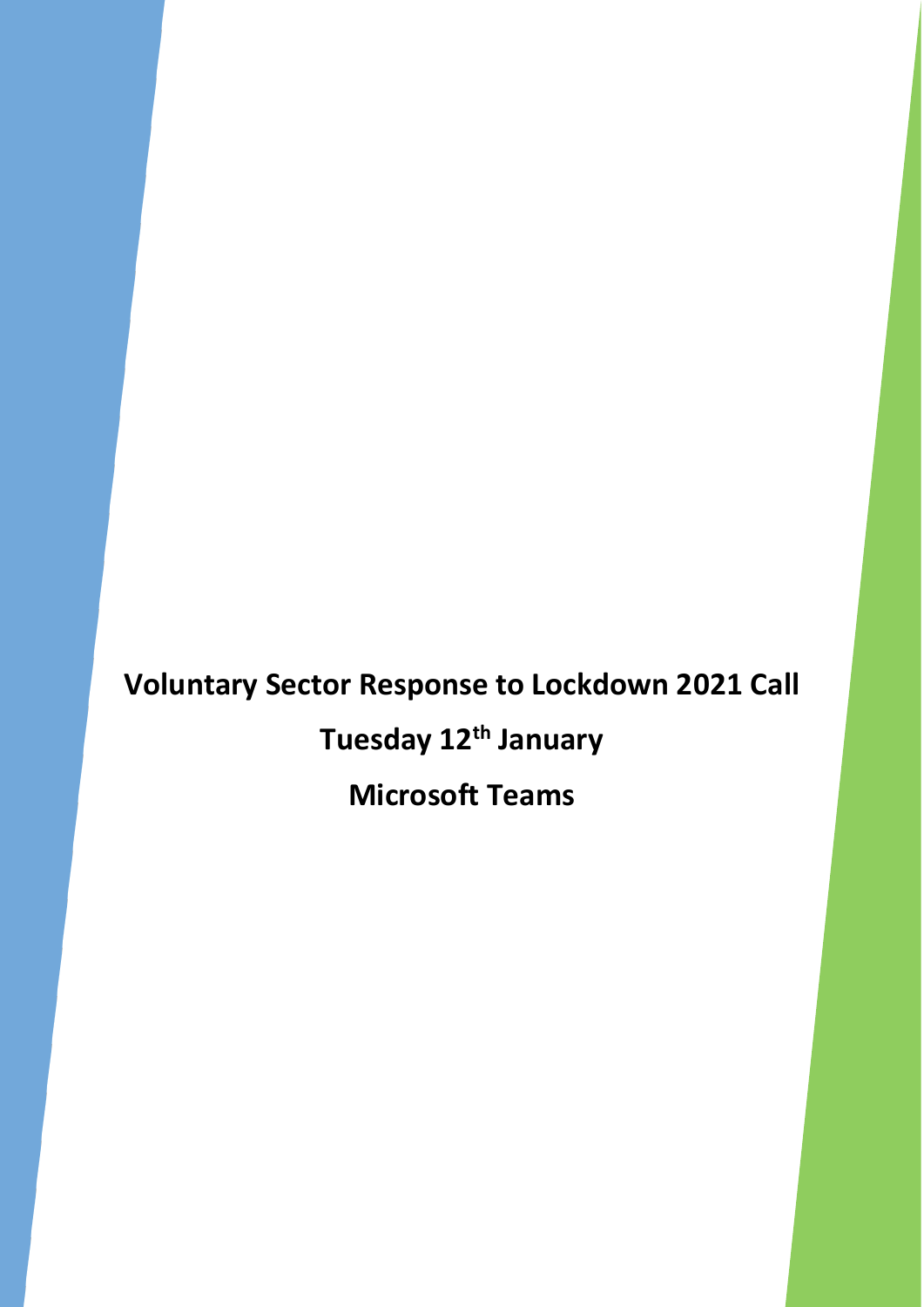

# Voluntary Sector Response to Lockdown 2021 Call

# Introduction

On Tuesday 12<sup>th</sup> January 2021, SVE held a Voluntary Sector Call which took place on Microsoft Teams. Third Sector members were invited to join SVE in an informal environment to come together as a sector. This was following the First Ministers announcement on January 5th to gain an understanding of what is currently happening on the ground, what services continue to be delivered and what gaps in provision may exist.

Lockdown during the winter months will provide its own unique challenges to individuals and third sector organisations alike, therefore voluntary organisations were invited to share concerns and experiences to help navigate this next phase of the pandemic as a united sector.

# The Call

Attendance on the day was excellent with 53 attendees, plus SVE staff present. A full list of attendees and the organisations they represented can be found in Appendix 1

# Welcome and Introductions

Natalie, SVE's Chief Executive, welcomed everyone to the call before handing over to Lynne McKinley, Senior Community Development Officer, Stirling Council. Lynne gave an update on the services Stirling Council will be providing for individuals during this lockdown. More details can be found in the minutes of the meeting.

# Mentimeter Discussions

Due to the high number of people on the call, SVE used the app Mentimeter to facilitate some discussion and get some real time feedback from participants. The following questions were asked -

# Tell us the most pressing challenge facing people you support?

Responses included the following -

- Mental Health
- $-$  Funding
- Loneliness
- Access to food
- $-$  Financial impact
- Social Isolation
- COVID restrictions
- Decline in general health and wellbeing of individuals with dementia and their carer's
- Stress and anxiety of catching COVID and having to isolate
- Gritting of pavements
- Uncertainty around school/work balance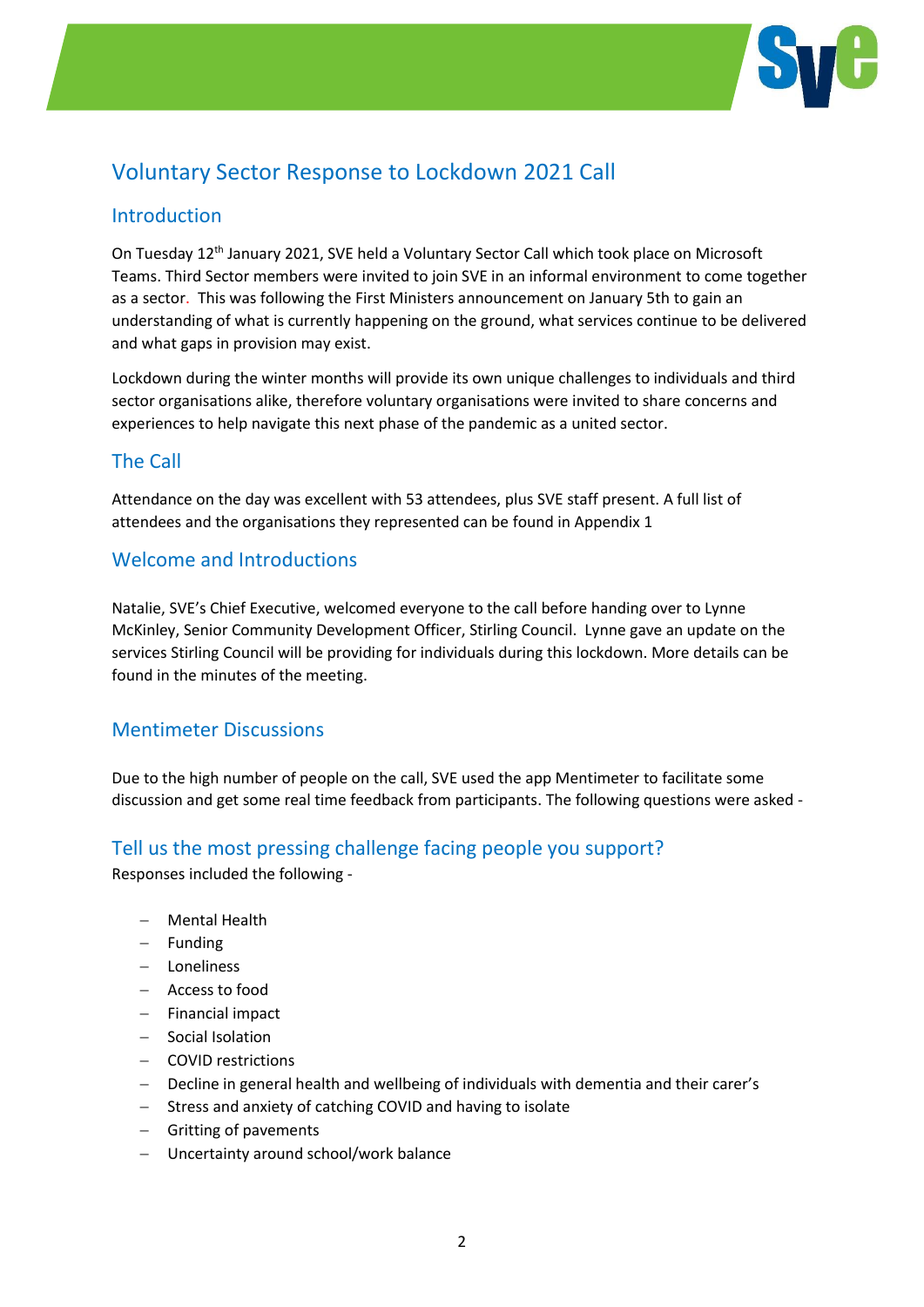

- Being unable to leave their homes due to Covid restrictions
- Accessing face-to-face services

# Tell us the most pressing challenge facing your own organisation?

Responses included the following -

- Having members trust the internet
- $-$  Financial survival
- $-$  Funding
- Lack of volunteers
- Accessing those in need of our services
- $-$  Finding the right volunteers
- Getting in touch with people that may have been missed
- Government guidance
- Food Poverty

# Tell us an idea that could improve lockdown for the people in Stirling?

Responses included the following –

- Sending out activity and comfort packs to keep people engaged and happy at home
- Connectivity
- Feeling proud of Stirling locations, surroundings, community spirit, sending out cards, delivering home baking at people's doors with a follow up call, phoning for a chat
- Craft packs for children
- Online catch ups
- Volunteer and user led ideas, grounded in community need and given worker support to develop and help implement – people power
- Obtained funding to improve mental health and wellbeing
- Digital connectivity
- $-$  Phone calls to those in isolation
- Recognising volunteer spirit at this time
- Helping people out of food poverty long-term
- Sharing information and joining together to help people instead of spreading ourselves out in small well intended groups
- Gritting
- Zoom chats
- Lunch deliveries
- Sharing ideas on where to walk
- $-$  Starting a choir
- Running stress management/anxiety courses via zoom for volunteers
- $-$  Baking and cooking ideas with the food that is provided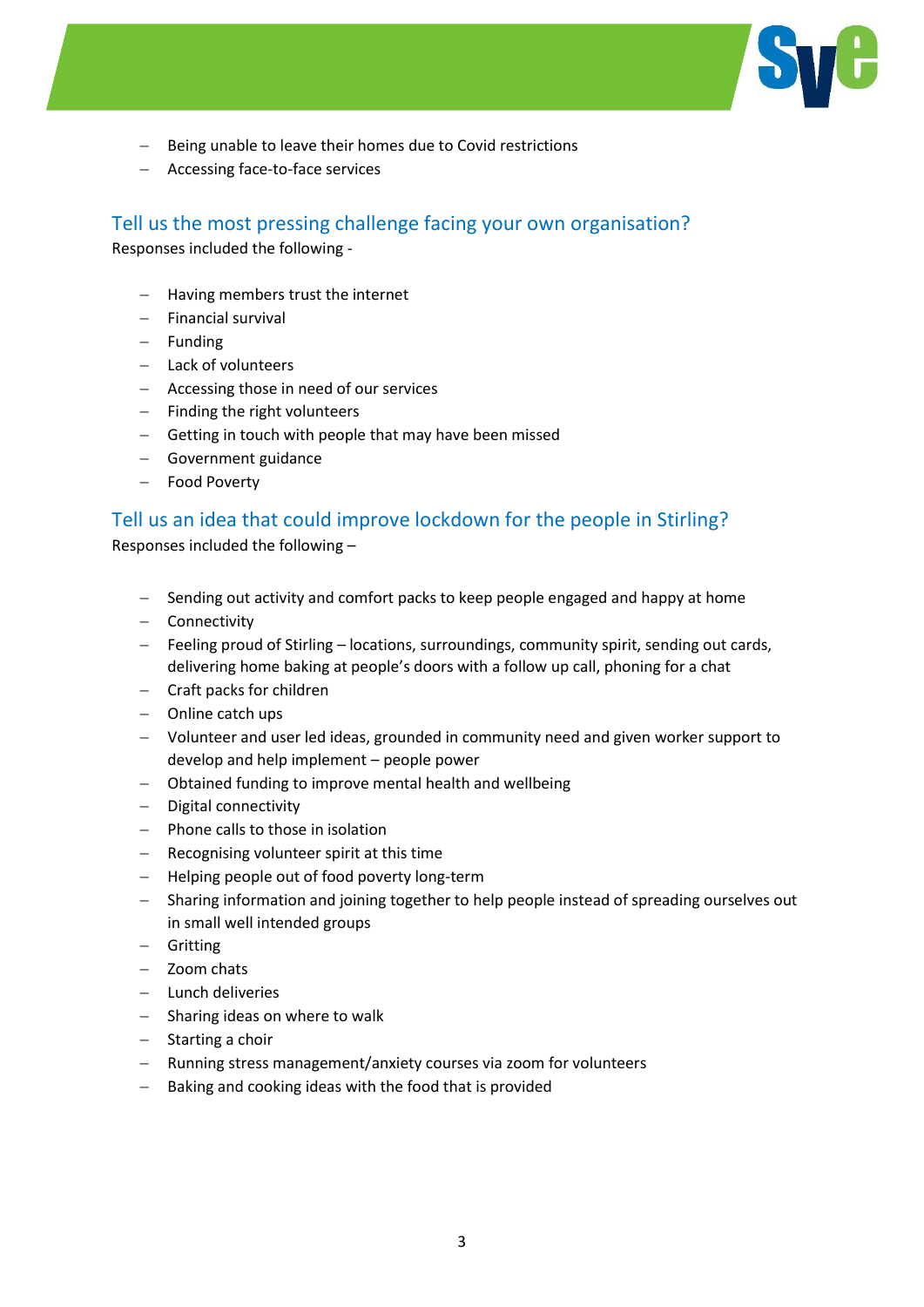

# Main discussion Topics

One of the main areas of immediate concern for organisations was the issue of gritting. The weather conditions have deteriorated recently with the predicted forecast set to be cold, snowy and icy in the coming days. Lockdown over the winter has presented its own challenges and organisations are keen to ensure that individuals are still able to venture outside where possible for exercise.

Following the meeting SVE have sourced funding through the National Lottery Supporting Communities Fund to purchase grit for community use. In the coming days they will be working in partnership with Recyke-a-Bike and Trossachs Search and Rescue to distribute this grit to community groups and individuals that need it the most. Please contact [info@sventerprise.org.uk](mailto:info@sventerprise.org.uk) to find out more.

Stirling Council has also since indicated that they will increase the gritting bins available to community members to self-grit public paths and roads.

There were some discussions around the food hubs and food bank. Start Up Stirling are delivering daily Tuesday to Friday and work off a referral process. Referrals are taken from the following organisations

|                          | Citizens Advice Bureau -                     | 01786 470239                          |
|--------------------------|----------------------------------------------|---------------------------------------|
| $\overline{\phantom{0}}$ | Stirling Council - Money & Benefits Advice   | 01786 233921                          |
| $ \,$                    | <b>Stirling Council - Housing Mainstream</b> | 01786 237862                          |
|                          | - Stirling Council - Homeless                | 01786 237900                          |
| $\overline{\phantom{m}}$ | <b>Stirling Council - Justice Services</b>   | 01786 233724                          |
| $\frac{1}{2}$            | <b>Stirling Council - Social Work</b>        | 01786 471177 / Care Team 01786 475497 |
|                          | - Forth Valley Recovery Service              | 0808 196 2188                         |
|                          | $-$ Forth Housing -                          | 01786 446066                          |
|                          | <b>Rural Housing -</b>                       | 01786 841101                          |
|                          | Women's Aid -                                | 01786 470897                          |

Referrals are also taken from Head teachers and religious leaders.

The topic of Mental Health was highlighted many times in the Mentimetre results and was therefore expanded upon in discussions. Social isolation and loneliness due to the pandemic are having a massive impact on the mental wellbeing of many individuals. This was highlighted by Michele Bennett from Fintry Community Council who talked about regular phone calls they make to elderly residents. She said they will often be the only people they speak to in the week.

# Going Forward

Action points for SVE

- Speak to Stirling Council regarding gritting and the amount of grit available for communities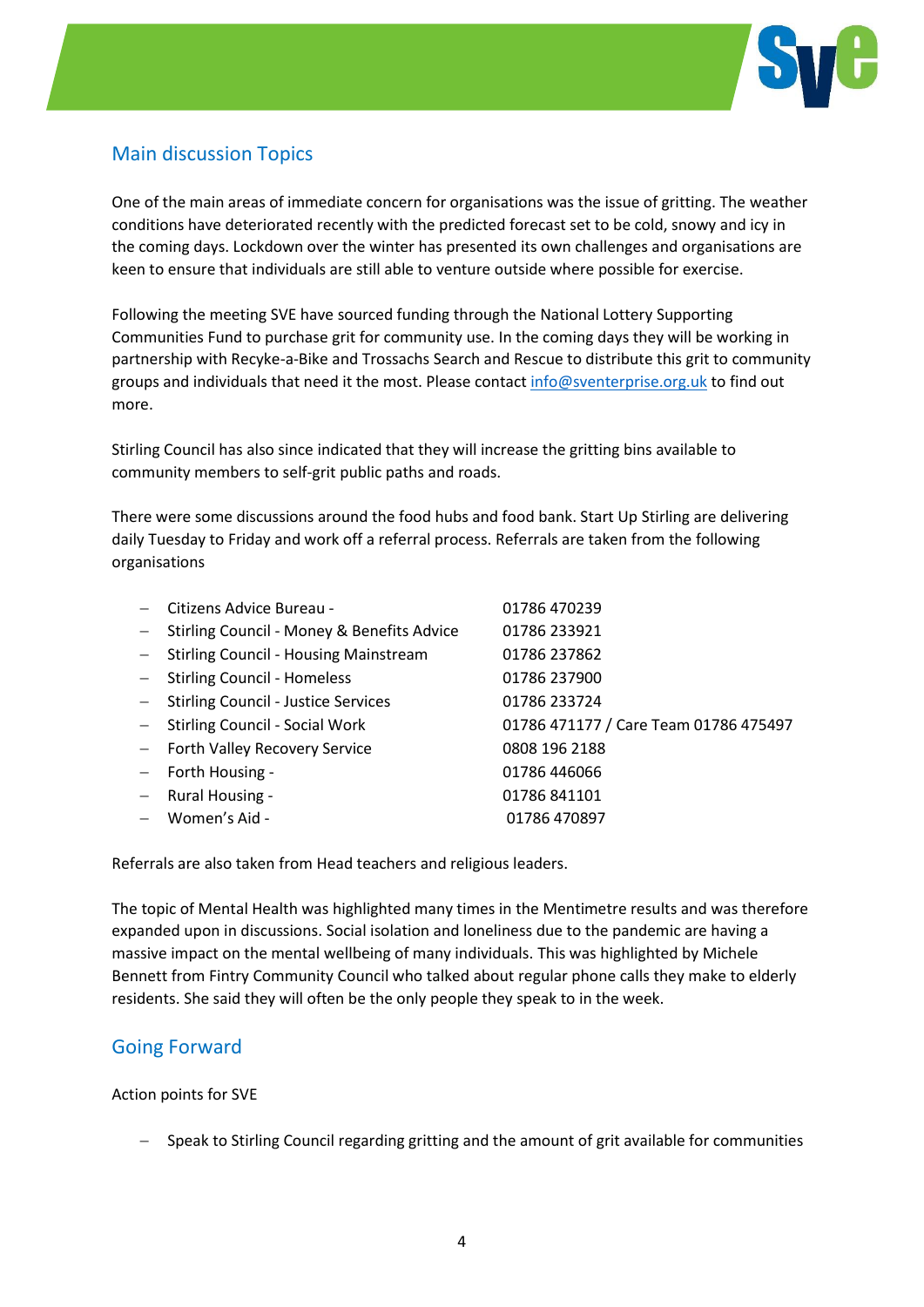

- Look at solutions regarding private paths/driveways being gritted for isolated community members
- Collate a list of information/offers from the call to circulate round the attendees
- Decide on best course of action to take regarding further meetings

# Current Support Available/Offers of Help

### **Food Train Connects**

Food Train Connects can match up volunteers with older people all over Stirlingshire for a 1 to 1 shopping and phone call service. To find out more, refer someone or volunteer, go to [www.foodtrainconnects.org.uk.](http://www.foodtrainconnects.org.uk/) You can contact also [carol@foodtrainconnects.org.uk](mailto:carol@foodtrainconnects.org.uk)

#### **Royal Voluntary Service (RVS)**

RVS can provide volunteers to walk with people in their local area. They have volunteers to provide virtual companionship over the phone and video calls, volunteers to visit clients in their homes (anything from a cuppa and a chat to supporting exercises etc.) and to accompany them on walks in their local area. They also have a small capacity to collect prescriptions (or other essential items) and deliver to the door. You can contac[t laura.eales@royalvoluntaryservice.org.uk.](mailto:laura.eales@royalvoluntaryservice.org.uk)

RVS offers the Virtual Village Hall which provides daily online activities from flower arranging, pilates, laughing yoga, crotchet etc. Usually a session at 11am and one at 2pm - open to everyone and great way to connect with other isolated people with similar interests.

### **ClubSport Stirling**

ClubSport Stirling are keen to engage with local clips about gritting schemes and support in local communities. You can contact Chris [mckennac@activestirling.org.uk](mailto:mckennac@activestirling.org.uk)

#### **Start Up Stirling**

Start Up Stirling are here to help tackle food poverty in the Stirling Council Area. Referrals are required.

Start Up Stirling are providing foodbank support in Cornton, bed and breakfast throughout Stirling Support needs to be joined up. Happy to discuss with the Stirling Christmas Cheer project [andrew@startupstirling.org.uk](mailto:andrew@startupstirling.org.uk)

#### **The Haven**

The Haven in the Top of the Town in Stirling can offer support with shopping, pick up and deliveries as well as phone advice and financial support to the local community. The contact number is 07885 620 131.

#### **Breastfeeding Network**

BfN is offering all mums throughout the whole of Forth Valley telephone calls to support them with their breastfeeding journey. They are offered a way to sign up in hospital, but if this is missed anyone can self-refer by messaging us on our Facebook page, or by emailing [forthvalley@breastfeedingnetwork.org.uk](mailto:forthvalley@breastfeedingnetwork.org.uk)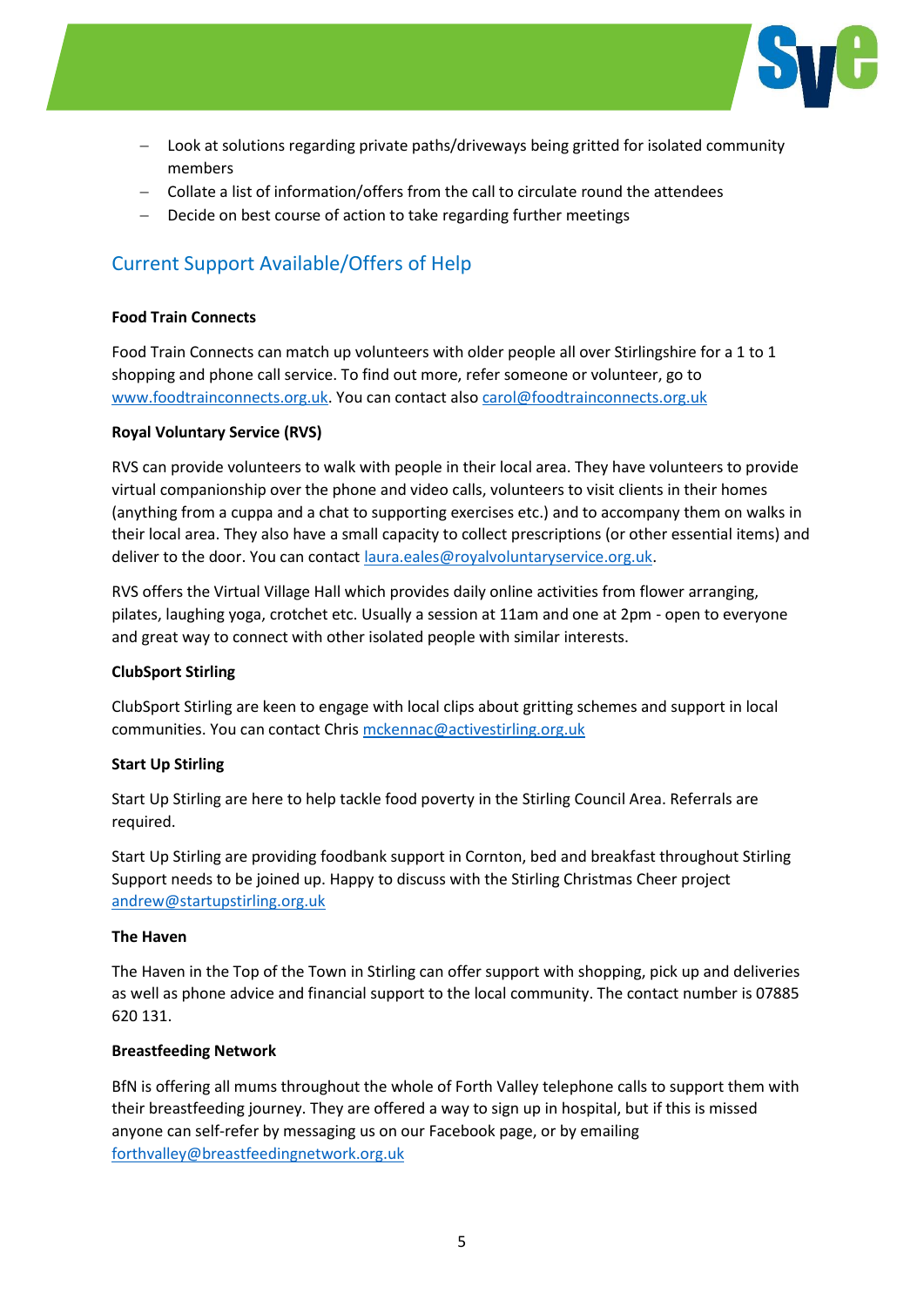

### **Stirling University Careers & Employability Service**

Many of you may have already been invited to this event but if you're organisation is offering volunteering opportunities or just keen to engage with students, details and sign up info can be found here: [https://www.stir.ac.uk/student-life/careers/employers/raise-your-profile/first-step](https://www.stir.ac.uk/student-life/careers/employers/raise-your-profile/first-step-careers-event/)[careers-event/](https://www.stir.ac.uk/student-life/careers/employers/raise-your-profile/first-step-careers-event/)

### **The Good Morning Stirling Breakfast Show**

The Good Morning Stirling Breakfast show with Graham Taylor has a particular focus on community response, so if you want to promote your services please contact - [breakfast@stirlingcityradio.com](mailto:breakfast@stirlingcityradio.com)

### **CAP Debt Centre**

The Forth Valley CAP Debt Centre has appointments available for people struggling with debt. Clients call 0800 328 0006 to book a telephone appointment. You can contact [fionawelsh@capuk.org](mailto:fionawelsh@capuk.org)

### **Dunblane Development Trust – Dementia Friendly Dunblane**

Delivering soup and cake twice weekly. Fish suppers. Afternoon teas. Shopping, collecting prescriptions, dog walking. Telephone befriending. We have been clearing footpaths particularly around elderly residences.

### **Strathcarron Hospice**

Strathcarron Hospice have compassionate neighbours/befrienders willing to phone lonely, vulnerable people. For referrals contact Mandy a[t mandy.ross@nhs.scot.](mailto:mandy.ross@nhs.scot)

### **Stirling University Student Union**

Have set up a befriending or 'Pandemic Pals' and have 250+ students engaged on it. Would be happy to meet with anyone who was keen to set up something similar: <https://www.stirlingstudentsunion.com/representation/studentsupport/steer/>

Some of our student volunteers may be interested in becoming 'pals' with people throughout the community. You can contact [elaine.shepherd@stir.ac.uk.](mailto:elaine.shepherd@stir.ac.uk)

There are many clubs & societies at the University, everything from gaming socs, music, drama, etc, contact Elaine for signposting.

### **Chest Heart and Stoke Scotland**

They have a huge number of Kindness Volunteers who are trained to make those vitally important regular calls for a chat. Their biggest challenge is getting to those who would benefit from the service - would be delighted to accept referrals through their Advice line 0808 8010899 or <https://www.chss.org.uk/coronavirus/i-need-help/>

[https://www.chss.org.uk/documents/2013/08/e6\\_mental\\_wellbeing.pdf](https://www.chss.org.uk/documents/2013/08/e6_mental_wellbeing.pdf) is the CHSS mental wellbeing booklet - if anyone would like hard copies of these please feel free to order online and they will be posted out to you or your organisation. [https://www.chss.org.uk/stroke-information](https://www.chss.org.uk/stroke-information-and-support/support-for-you-after-a-stroke/stroke-publications/)[and-support/support-for-you-after-a-stroke/stroke-publications/](https://www.chss.org.uk/stroke-information-and-support/support-for-you-after-a-stroke/stroke-publications/)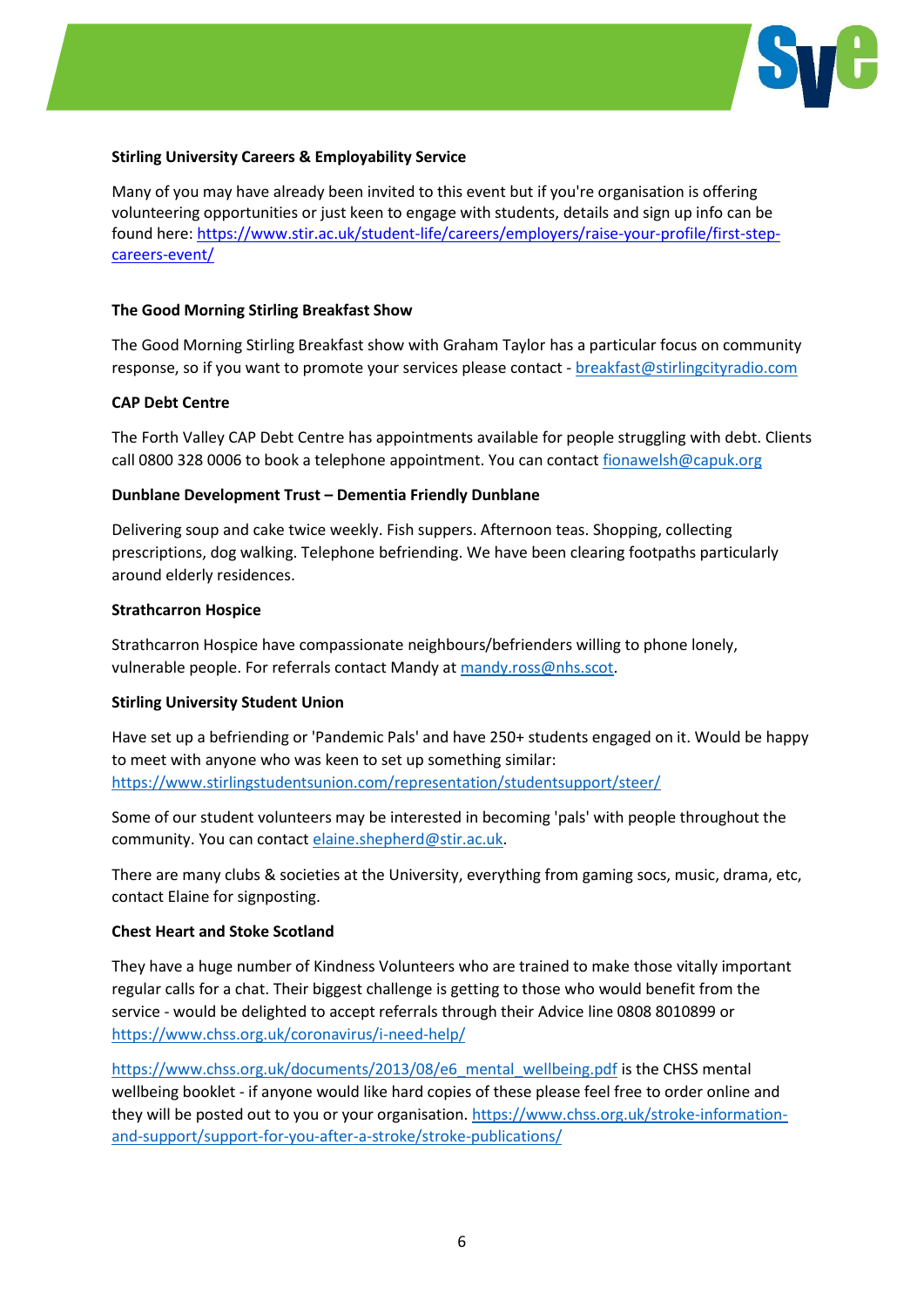

### **Intelligent Kindness session**

**Date:** Thursday January 28 **Time:** 6pm - 7pm **Location**: Online or **Date:** Tuesday February 2 **Time:** 2pm - 3pm **Location**: Online ask SVE for details

#### **Forth Valley Sensory Centre**

Have a free bite sized gentle online fitness sessions which are specially designed for people with sensory loss and older people. They also offer telephone befriending for people with sensory loss. Email [jacquiewinning@forthvalleysensorycentre.org](mailto:jacquiewinning@forthvalleysensorycentre.org) or check out @FVSensoryCentre.

#### **Ladies of the Rock**

Ladies of the rock are delivering food to some people in Cornton and Raploch.

#### **bOunceT**

Work with children and adults with LD, giving the opportunity for inclusive indoor physical and sensory activities. Contact [francesca@bouncet.com](mailto:francesca@bouncet.com) for more info.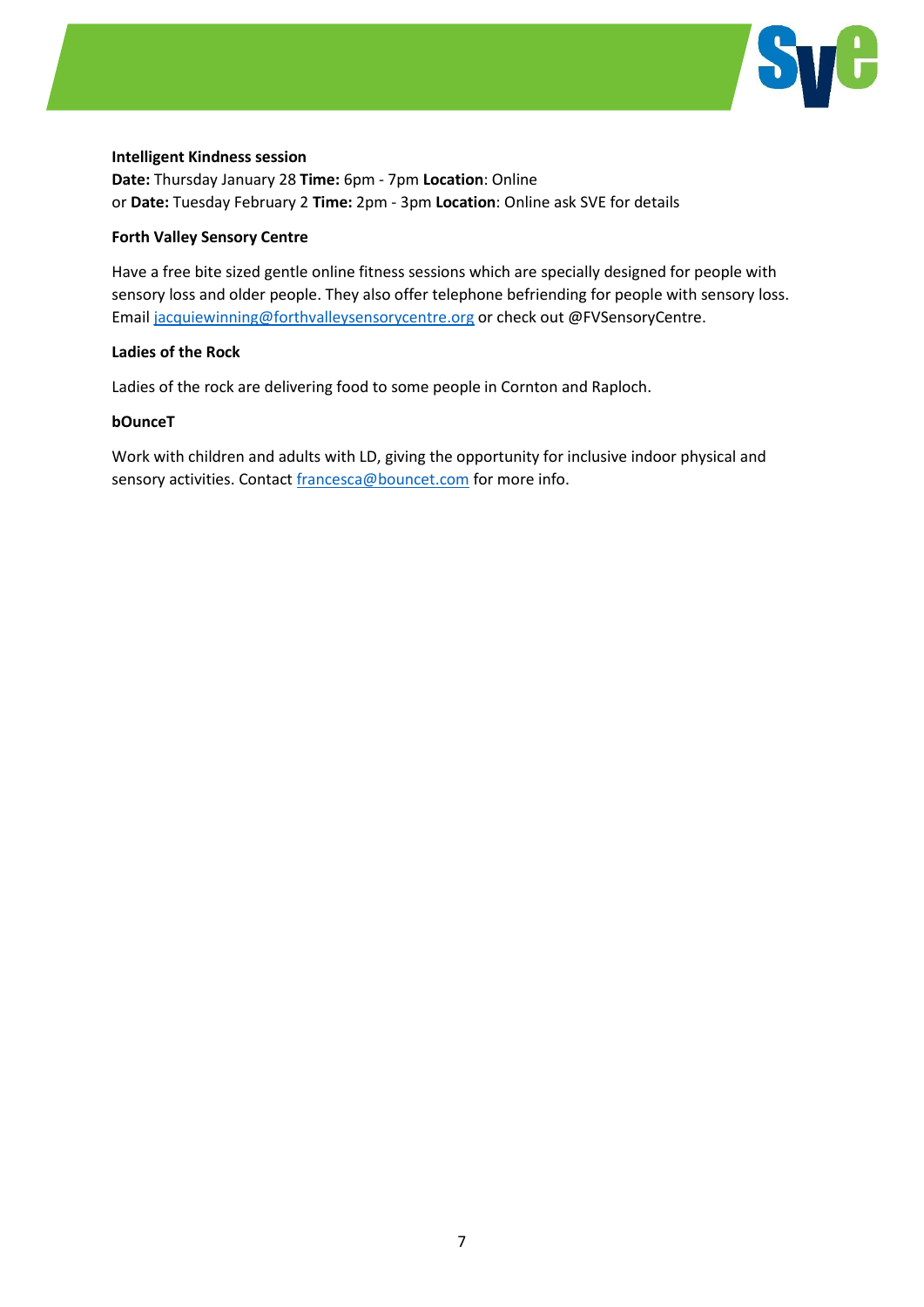

## Appendix 1

Andy Ireland Start Up Stirling Anne Knox SVE Breda Seaman Development Trust Caitlyn McDermid SVE Carol Anderson The Food Train Cheryl Hillis **Action** for Children Denise Kelly SVE Dorothy Morrow Ladies of the Rock Francesca Smart BounceT Gail Barton **Town Break SCIO** George McMeechan Dynamic Wheel Gillian Hughes Start Up Stirling Irene Hamilton **Action** in Mind Jamie Donald SVE Joanne Rae SVE Julie Haslam CTSI Lee Stevenson SVE Liz Rowlett SVE/CTSI Louise Speirs **Heart of Braehead** Lynne McKinley Stirling Council

Amanda Namey Equi-Power Central Scotland RDA Angela Barron Fallin Community Enterprises/Recyke-a-bike Annie Macdonald International Rescue Corp (Grangemouth) Brian Magee COSCA (Counselling & Psychotherapy in Scotland) Christopher McKenna Active Stirling/Club Sport Stirling Clare Stevenson Cowie Rural Action Group (CRAG) Donald Fraser Killin and District Volunteer Car Scheme Duncan Hearsum Order of Malta Dial-a-Journey Trust Elaine Shepherd University of Stirling Students' Union Elaine Stewart The Coalfields Regeneration Trust Fiona Murray Strathblane Village Club Fiona Welsh Christians Against Poverty Fraser Allan Balfron Community Resilience Gemma Hamilton Breastfeeding Network Grant Thomas Stirling Community Media (SCIO)/Stirling City Radio Jacquie Winning Forth Valley Sensory Centre Janette Mitchell Raploch Community Partnership Joan Murphy Riverside Community Council John Beresford EoS RRP Scottish Government John Reid Stirling Community Enterprise John Willis Ochils Mountain Rescue Team Julie Bundy Fallin Community Enterprises Kerry Anderson Victim Support Scotland Laura Eales FV Royal Voluntary Service Mags Hughes Cowie Rural Action Group (CRAG)